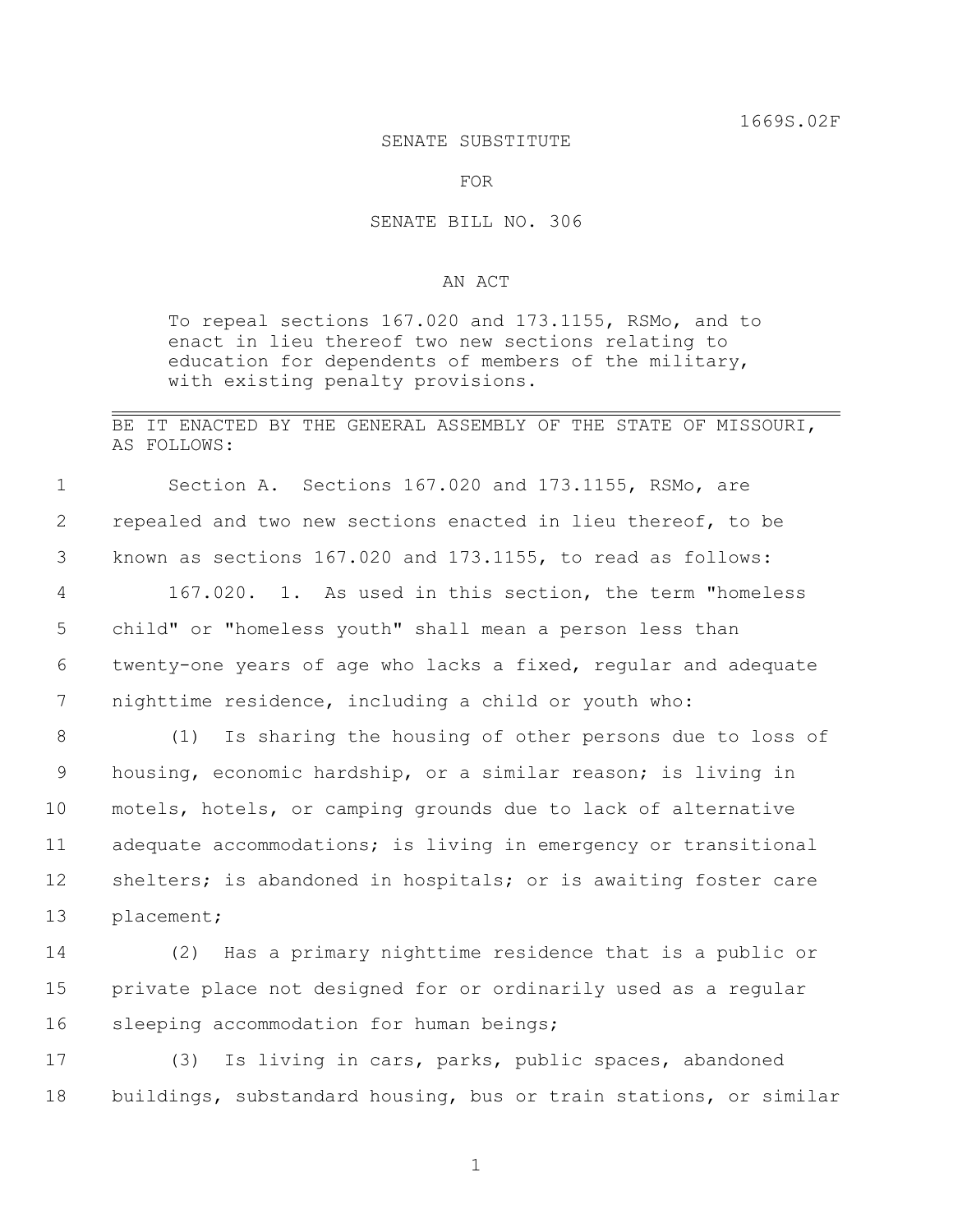settings; and

 (4) Is a migratory child or youth who qualifies as homeless because the child or youth is living in circumstances described in subdivisions (1) to (3) of this subsection.

 2. In order to register a pupil, the parent or legal guardian of the pupil or the pupil himself or herself shall provide, at the time of registration, one of the following:

 (1) Proof of residency in the district. Except as otherwise provided in section 167.151, the term "residency" shall mean that a person both physically resides within a school district and is domiciled within that district or, in the case of a private school student suspected of having a disability under the Individuals With Disabilities Education Act, 20 U.S.C. Section 1412, et seq., that the student attends private school within that district. The domicile of a minor child shall be the domicile of a parent, military guardian pursuant to a military-issued guardianship or court-appointed legal guardian. For instances in which the family of a student living in Missouri co-locates to live with other family members or live in a military family support community because one or both of the child's parents are stationed or deployed out of state or deployed within Missouri under **[**Title 32 or Title 10**]** active duty orders under Title 10 or Title 32 of the United States Code, the student may attend the school district in which the family member's residence or family support community is located. If 26 the active duty orders expire during the school year, the student may finish the school year in that district; **[**or**]**

(2) Proof that the person registering the student has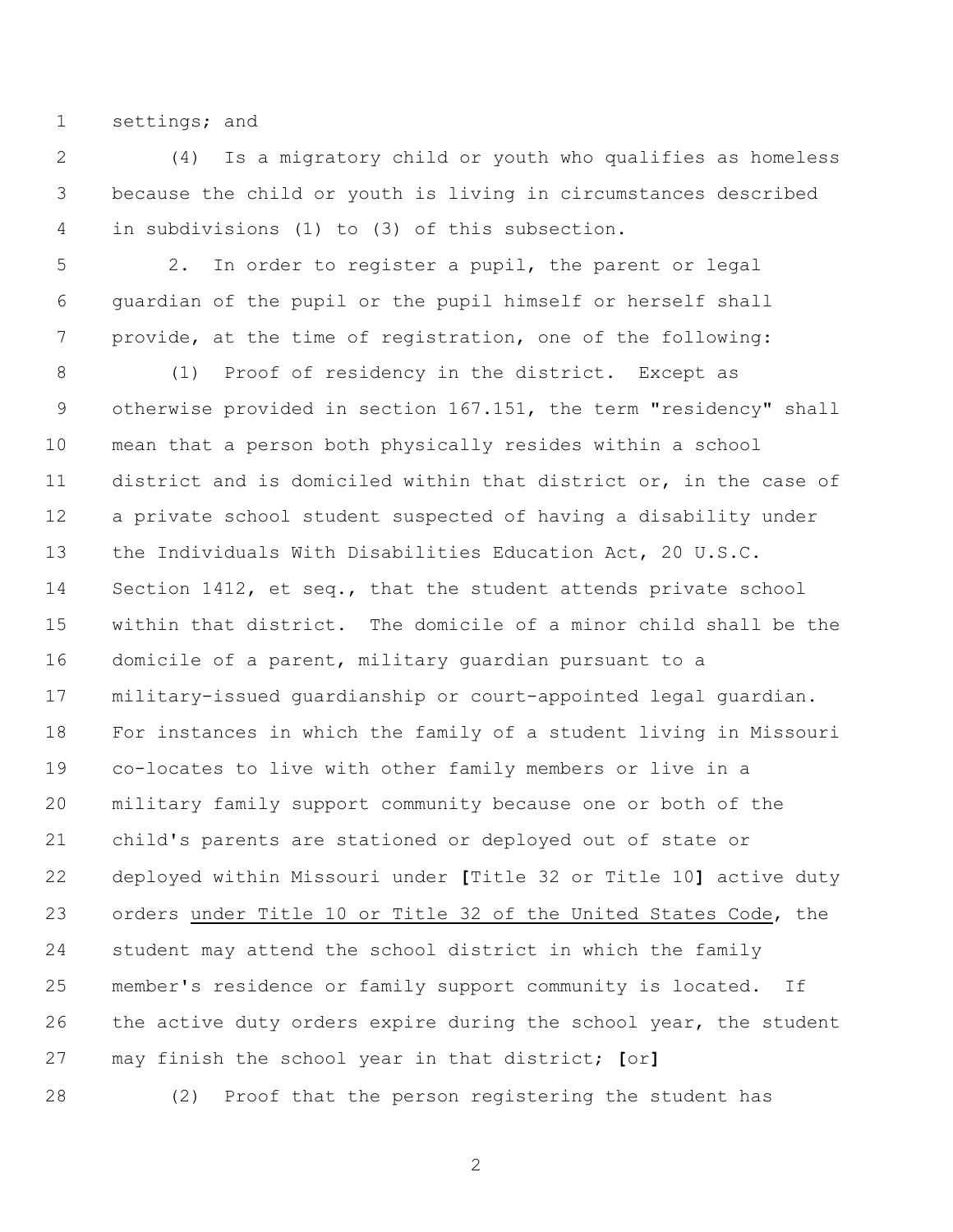requested a waiver under subsection 3 of this section within the 2 last forty-five days<sub>j or</sub>

# (3) Proof that one or both of the child's parents are being relocated to the state of Missouri under military orders.

 In instances where there is reason to suspect that admission of the pupil will create an immediate danger to the safety of other pupils and employees of the district, the superintendent or the superintendent's designee may convene a hearing within five working days of the request to register and determine whether or 11 not the pupil may register.

 3. Any person subject to the requirements of subsection 2 of this section may request a waiver from the district board of 14 any of those requirements on the basis of hardship or good cause. Under no circumstances shall athletic ability be a valid basis of hardship or good cause for the issuance of a waiver of the requirements of subsection 2 of this section. The district board or committee of the board appointed by the president and which shall have full authority to act in lieu of the board shall convene a hearing as soon as possible, but no later than forty-five days after receipt of the waiver request made under this subsection or the waiver request shall be granted. The district board or committee of the board may grant the request for a waiver of any requirement of subsection 2 of this section. The district board or committee of the board may also reject the request for a waiver in which case the pupil shall not be allowed to register. Any person aggrieved by a decision of a district board or committee of the board on a request for a waiver under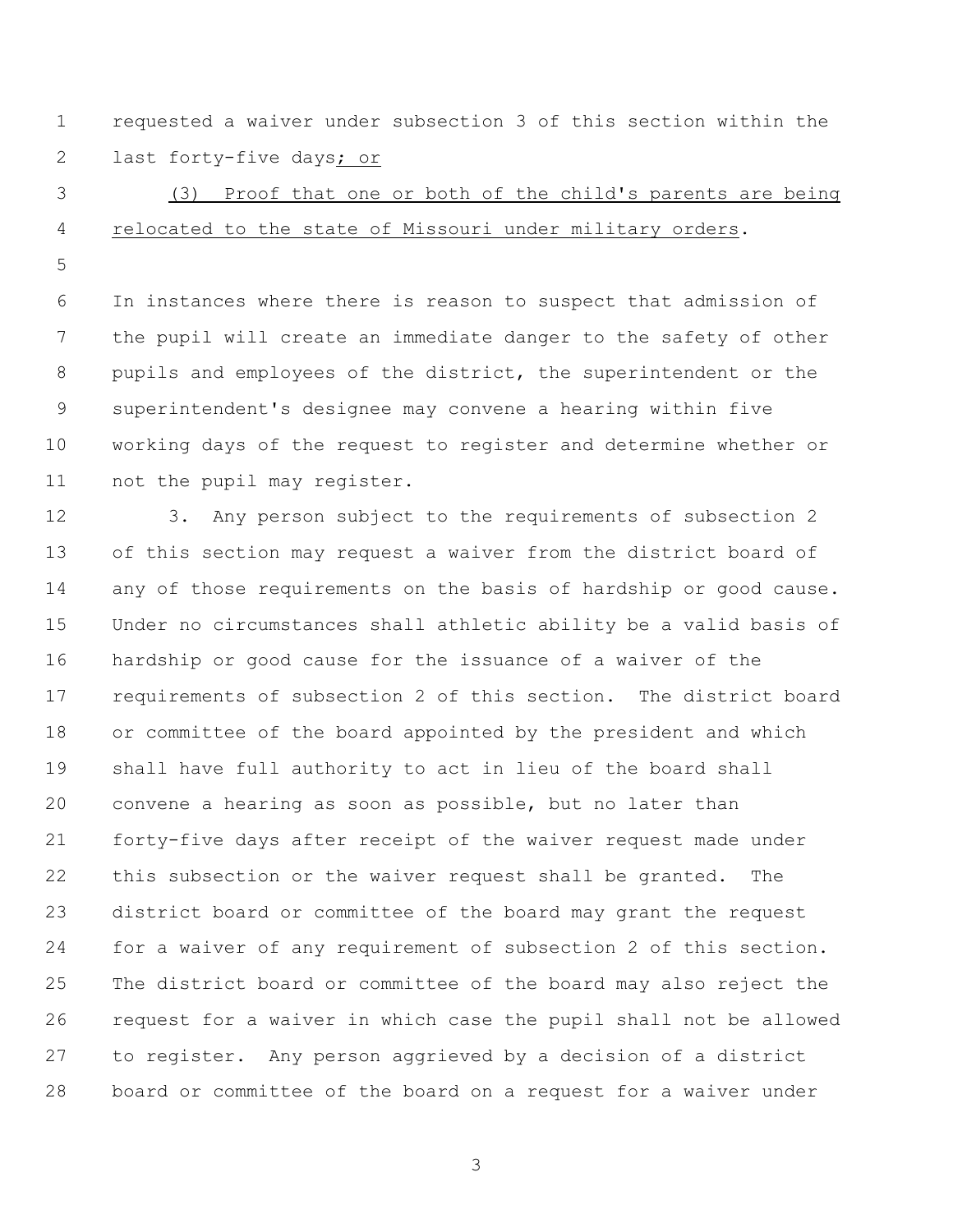this subsection may appeal such decision to the circuit court in the county where the school district is located.

 4. Any person who knowingly submits false information to satisfy any requirement of subsection 2 of this section is guilty of a class A misdemeanor.

 5. In addition to any other penalties authorized by law, a district board may file a civil action to recover, from the parent, military guardian or legal guardian of the pupil, the costs of school attendance for any pupil who was enrolled at a school in the district and whose parent, military guardian or legal guardian filed false information to satisfy any requirement of subsection 2 of this section.

 6. Subsection 2 of this section shall not apply to a pupil who is a homeless child or youth, or a pupil attending a school not in the pupil's district of residence as a participant in an interdistrict transfer program established under a court-ordered desegregation program, a pupil who is a ward of the state and has been placed in a residential care facility by state officials, a pupil who has been placed in a residential care facility due to a mental illness or developmental disability, a pupil attending a school pursuant to sections 167.121 and 167.151, a pupil placed in a residential facility by a juvenile court, a pupil with a disability identified under state eligibility criteria if the student is in the district for reasons other than accessing the district's educational program, or a pupil attending a regional or cooperative alternative education program or an alternative education program on a contractual basis.

7. Within two business days of enrolling a pupil, the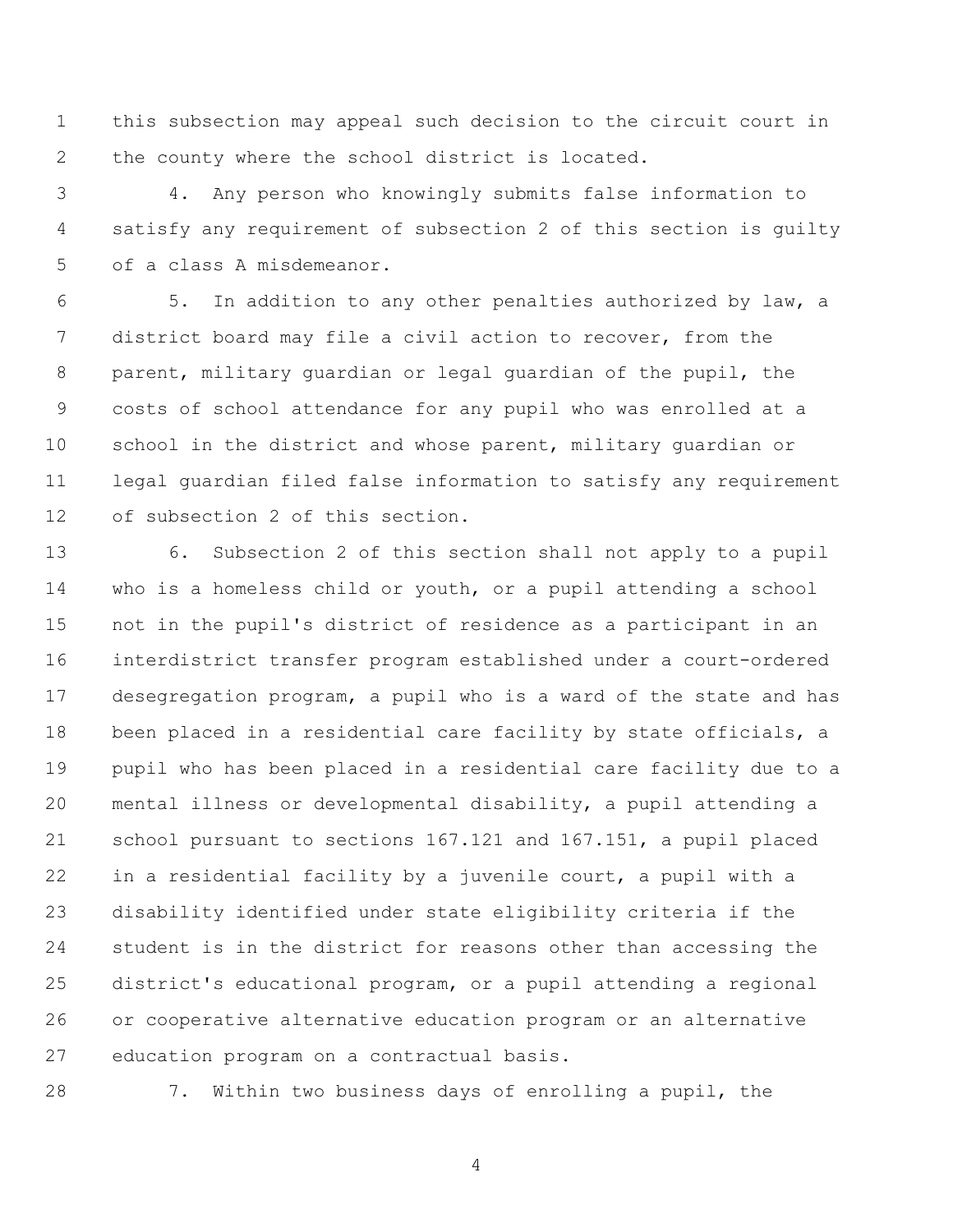school official enrolling a pupil, including any special education pupil, shall request those records required by district policy for student transfer and those discipline records required by subsection 9 of section 160.261 from all schools previously attended by the pupil within the last twelve months. Any school district that receives a request for such records from another school district enrolling a pupil that had previously attended a school in such district shall respond to such request within five business days of receiving the request. School districts may report or disclose education records to law enforcement and juvenile justice authorities if the disclosure concerns law enforcement's or juvenile justice authorities' ability to effectively serve, prior to adjudication, the student whose records are released. The officials and authorities to whom such information is disclosed must comply with applicable restrictions set forth in 20 U.S.C. Section 1232g(b)(1)(E).

 8. If one or both of a child's parents are being relocated to the state of Missouri under military orders, a school district shall allow remote registration of the student and shall not require the parent or legal guardian of the student or the student himself or herself to physically appear at a location 22 within the district to register the student. Proof of residency, as described in this section, shall not be required at the time of the remote registration but shall be required within ten days of the student's attendance in the school district.

 173.1155. Notwithstanding any other provision of law, all dependents, as defined by 37 U.S.C. Section 401, of active duty military personnel, or activated or temporarily mobilized